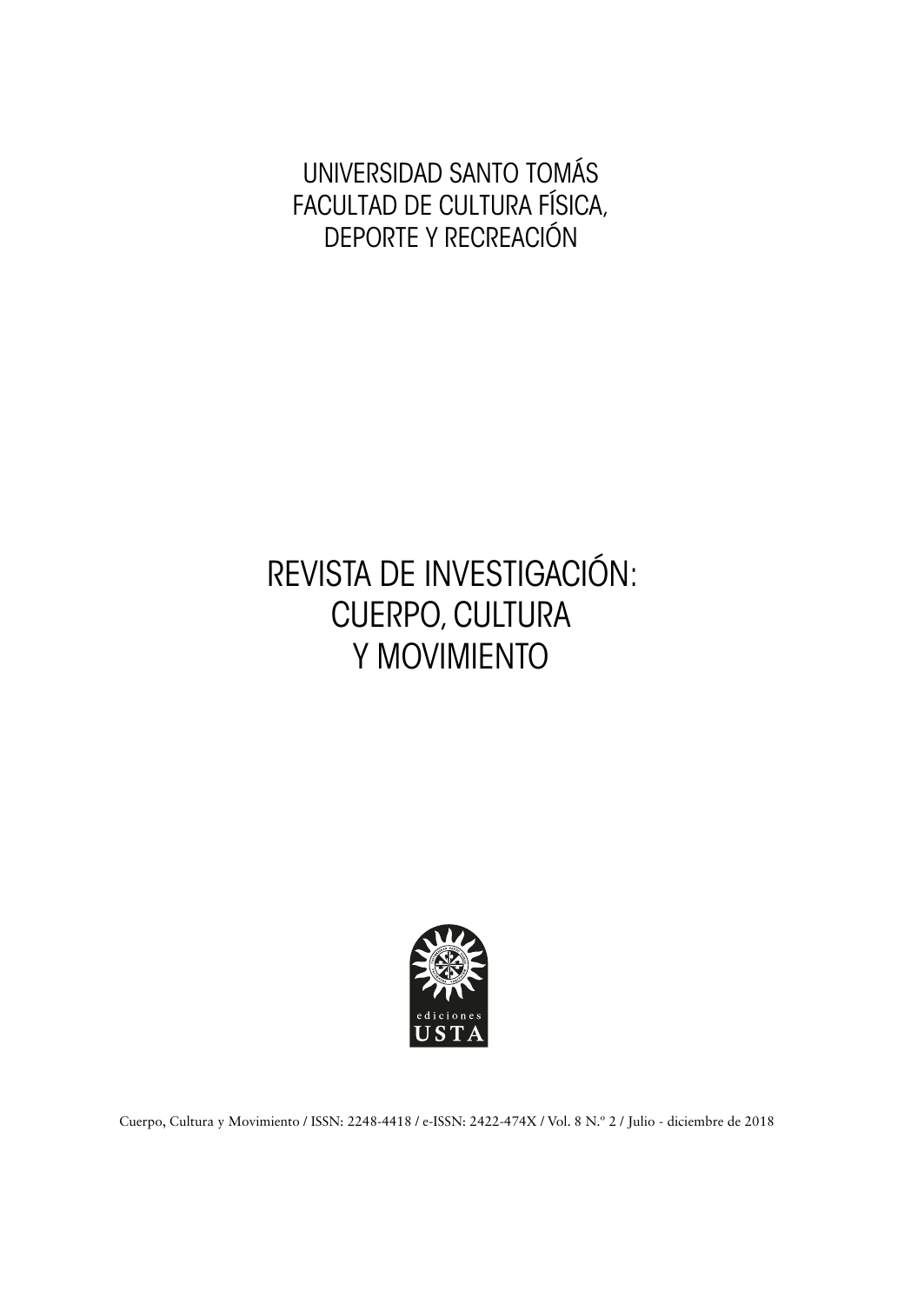## **Editorial**

El presente número recoge cuatro artículos con perspectivas diversas que alimentan las áreas del cuerpo, la cultura y el movimiento. El primer artículo, "Efecto de un programa basado en entrenamiento funcional sobre la capacidad de velocidad de practicantes de patinaje de entre 9 y 11 años de edad", que se propuso crear un programa de entrenamiento basado en movimientos naturales centrados en la fuerza que, aplicado durante 12 semanas, 3 días a la semana, 2 horas cada día, para 30 patinadores de 9 a 11 años, arroja que hay mejora en la expresión de fuerza explosiva e induce cambios en la condición física.

El segundo artículo, "Presencia de lesiones en el entrenamiento físico mílitar. Una experiencia de investigación en la Escuela Militar de Cadetes General José María Córdova", plantea un estudio tipo cuantitativo de corte descriptivo, en donde a partir de una encuesta buscó establecer las lesiones adquiridas producto del entrenamiento físico militar en la Escuela, encontrando que en la mayoría de los casos no se establecen límites a la hora de entrenar, bajo la necesidad de ser el soldado perfecto para prestarle un mejor servicio al país.

El tercer artículo, "Factores intrínsecos y extrínsecos que generan ansiedad y su implicación en el rendimiento deportivo", da cuenta de cómo influyen en el entrenamiento deportivo los factores extrínsecos e intrínsecos de la ansiedad, por medio de la revisión de artículos, encontrando que el entrenador es el factor extrínseco de mayor incidencia mientras que el factor intrínseco se caracteriza por el rendimiento deportivo.

El cuarto artículo, "Aportes de una metodología lúdica al aprendizaje de los estudiantes que cursan la cátedra de Morfofisiología en la Facultad de Cultura Física, Deporte y Recreación", propone desde un tipo de investigación con un enfoque mixto de tipo explicativo y microetnográfico, realizar aportes cuantitativos y cualitativos a estudiantes del espacio académico de Morfofisiología, encontrando que las prácticas lúdicas para el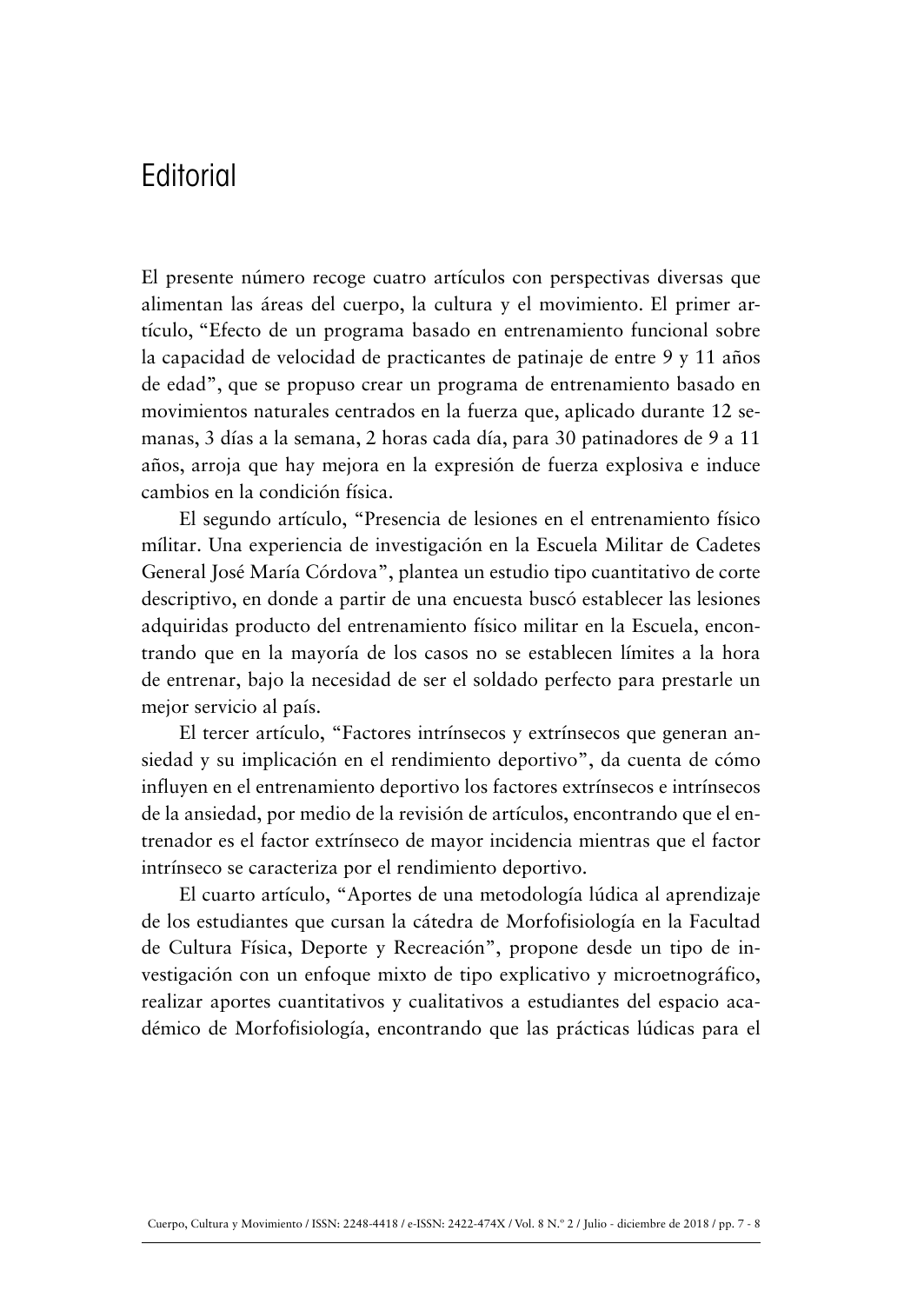proceso de enseñanza-aprendizaje posibilitan mejora en la aprehensión del conocimiento.

> *Victoria Forero Cárdenas* Editora